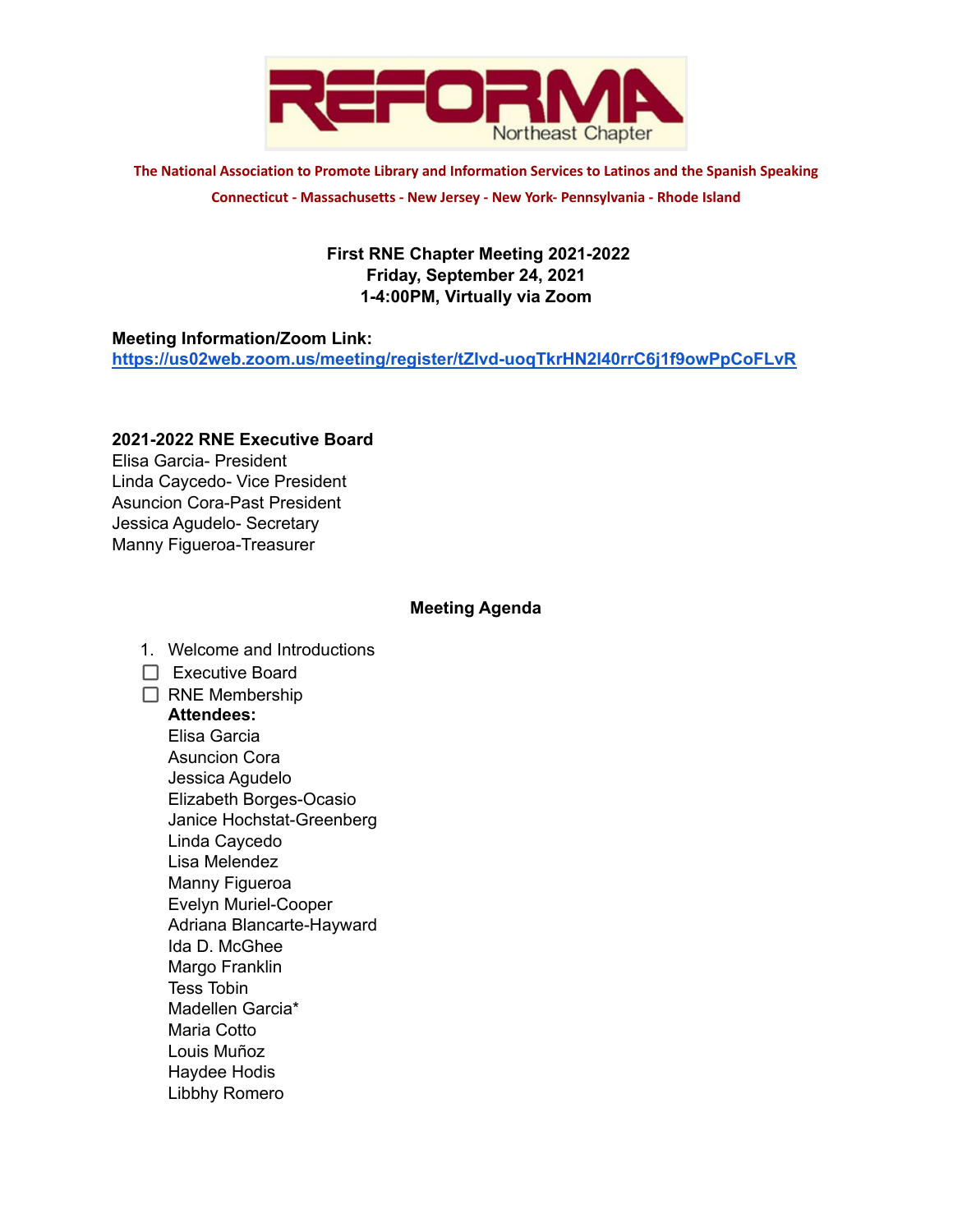

**The National Association to Promote Library and Information Services to Latinos and the Spanish Speaking Connecticut - Massachusetts - New Jersey - New York- Pennsylvania - Rhode Island**

- 2. [2020-2021](https://drive.google.com/file/d/1PVjvPb7mkPrEjvOB6Lg0CSDX1-rh6cRX/view?usp=sharing) Annual Report: Asuncion-Summary of report was presented during the membership meeting at Annual conference. Highlights included four membership meetings; virtual library tours by members; Horn Book presentation celebrating the Belpré award anniversary; two virtual book buzzes (Summer and Winter); leadership institute chaired by Mary Marques; Joint Mini-Conference. Balance of account included, reflecting a healthy budget and money raised for scholarship fund.
- 3. **Approval of Minutes** from 4th RNE Meeting: RNE [Meeting](https://docs.google.com/document/d/1e-6iCdmOE7zlxiSAky_rtemGWpBO4EDNMAFO2czUG78/edit?pli=1) minutes 5/14/21: Adriana-grammatical corrections suggested. Motion to approve minutes made by Manny Figueroa. Linda Caycedo seconds the motion. Minutes approved.
- 4. **Evelyn Muriel-Cooper:** winner of the Ismael Alicea Professional Development Award Sentiments shared by Evelyn and presentation on experience at ALA Annual 2021.
- 5. **Treasurer's report**: Treasurer's report [5/14/21-7/8/21](https://docs.google.com/document/d/1rt_8PI-dQjH6Jd7dOhWBswDx339EEkVJVLAJwUAPFjE/edit) Report extended fiscal year to July 8 to include added funds from early July. During May-July received scholarship contributions, proceeds (2154.45), including (1000) Lectorum donation. Book Buzz income and chapter reimbursements totaled (1662.50). Expenses: Paypal fees (\*checks are preferred so we don't have to pay fees. These fees get taken out of the general fund, not scholarship fund) Total expenses: (745), ended fiscal year chapter fund with (12,003.38).
	- Profit & Loss [Report](https://docs.google.com/spreadsheets/d/1xw7mlX2_jOZX3kMDSIlOg_XxpnIeHWUz/edit#gid=1848555329): Is a rundown of expenses and income, and how money is being spent for the whole year. Includes income sources like membership & scholarship fundraising. Expenses: grants & awards, net income (187.18), healthy amount of funds.
- 6. [Presidential](https://docs.google.com/document/d/1BZhyNspvDqJ0liz-1-1s3TVMvqGJkC2s_uysAjRPwBk/edit?usp=sharing) Plan: 2021-2022:
	- Draft of Proposed budget [2021-2022](https://docs.google.com/spreadsheets/d/17Huhs6-KW429PPhugC9iK6HMtfGDGjPr63fVNHy63mw/edit#gid=0): Reviewed budget. State coordinators can request money for programming, etc. Not everyone would get the same amount.
	- Proposed setting aside funding for RNE president to travel to the National Conference, need to clarify if the money is designated for the pres or for membership. Motion by Manny Figueroa to cover the cost for Elisa to attend RNC VII. Louis Muñoz seconds. Motion passes.
	- Manny Figueroa: Motion to establish a line in our scholarship fund to allow us to award a conference grant for RNC and JCLC attendance. Starting with 1K from the general fund and going forward be supplemented by fundraising. Includes a committee to explore how the awarding will function and allow for members to apply for funding. Will need to fundraise to replenish in the future to allow it to continue. Seconded by Janice Hochstat-Greenberg. Motion passes unanimously.
	- Motion to pass the draft budget with amendments by Louis Munñoz. Ida McGhee seconds. Passed unanimously.
- 7. RNE Committees 2021-2022 Committee [Information](https://www.reformanortheast.org/committees.html)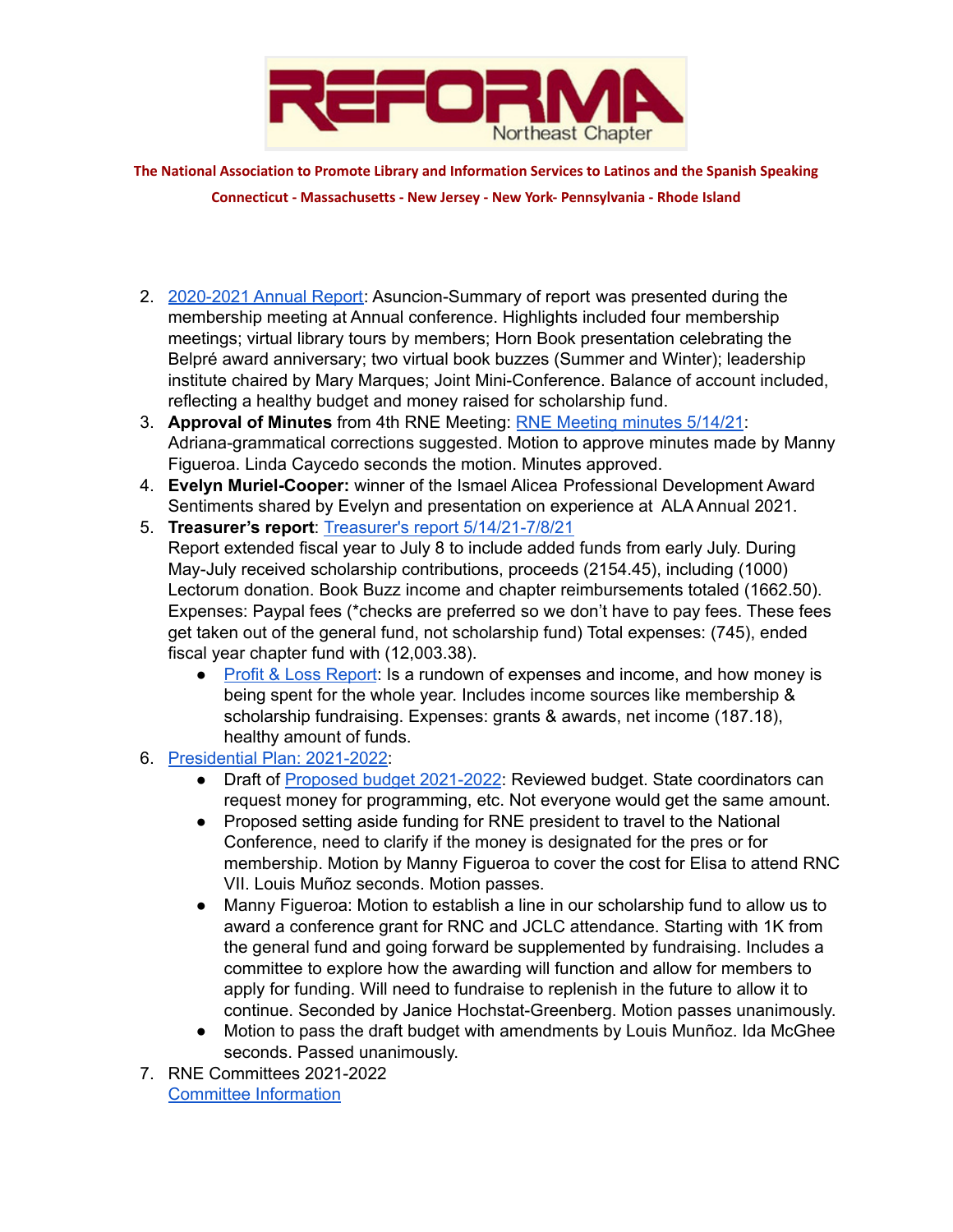

**The National Association to Promote Library and Information Services to Latinos and the Spanish Speaking**

**Connecticut - Massachusetts - New Jersey - New York- Pennsylvania - Rhode Island**

Committee chairs update: We need members to volunteer for committees!

- a. **Bylaws Committee**: Louis Muñoz-nothing to report. Reach out to members and anyone else interested in joining the committee
- b. **Communications/Social Media Committee:** Linda/Asuncion-no updates
- c. **Election Committee**: no updates
- d. Finance Committee: no updates
- e. Fundraising Committee: no updates
- f. Inter-Ethnic Affiliates Liaison Committee: no updates
- g. **Ismael Alicea Professional Development Committee**: no updates
- h. **Judith Rivas Mini-Grant**: Lisa Melendez- Latino Arts Council of Long Island presenting art/photography virtual workshops in Colombia, expanded to additional regions. Film festival and exhibit on campus are tentatively planned. Work will be exhibited in a Medellin library and travel to other libraries. Hoping to publish a collection of the photography and distribute to libraries in the participating regions. Proposed having participants present to RNE members at an upcoming meeting.
- i. **Leadership Institute Committee**: More updates at a later date on the future of the leadership committee.
- j. **Lillian Marrero Scholarship Committee**: Louis Muñoz- no applicants last year, so money rolled over into this year. Considered revising timetables, but consensus was that the same timetable be kept; applications accepted Jan 1-Apr 1, winner announced by April 15 >>first disbursement is given out ahead of Joint Mini-conference. Plan is to work with library schools and chapters/state coordinators, to nurture and grow the next generation of chapter colleagues and leaders.
- k. **Membership Committee**: Elisa Garcia-Hoping to reach out to other NE states for more involvement. 104 current members, but not active. Janice-suggestion to reach out to paraprofessionals to encourage them to join and engage.
- l. **Spanish Book Buzz Committee**: Next Book Buzz will be held virtually on 1/14/2022 [see update in meeting notes 12/10/2022]. Planning will begin next month. Anyone interested can join the committee.
- m. **Teresa Mlawer Lifetime Achievement Award Committee**: Libbhy Romero-will start promoting it in the listserv. Last awardee was Tess Tobin. Libbhy will update information and Jessica will send out to the membership.

Sign up for committees: [Committee](https://docs.google.com/spreadsheets/d/15qN5PCqrEzK0O0ISZzzOXszwozL-7M2ZG4o3kdlmhIA/edit#gid=0) sign up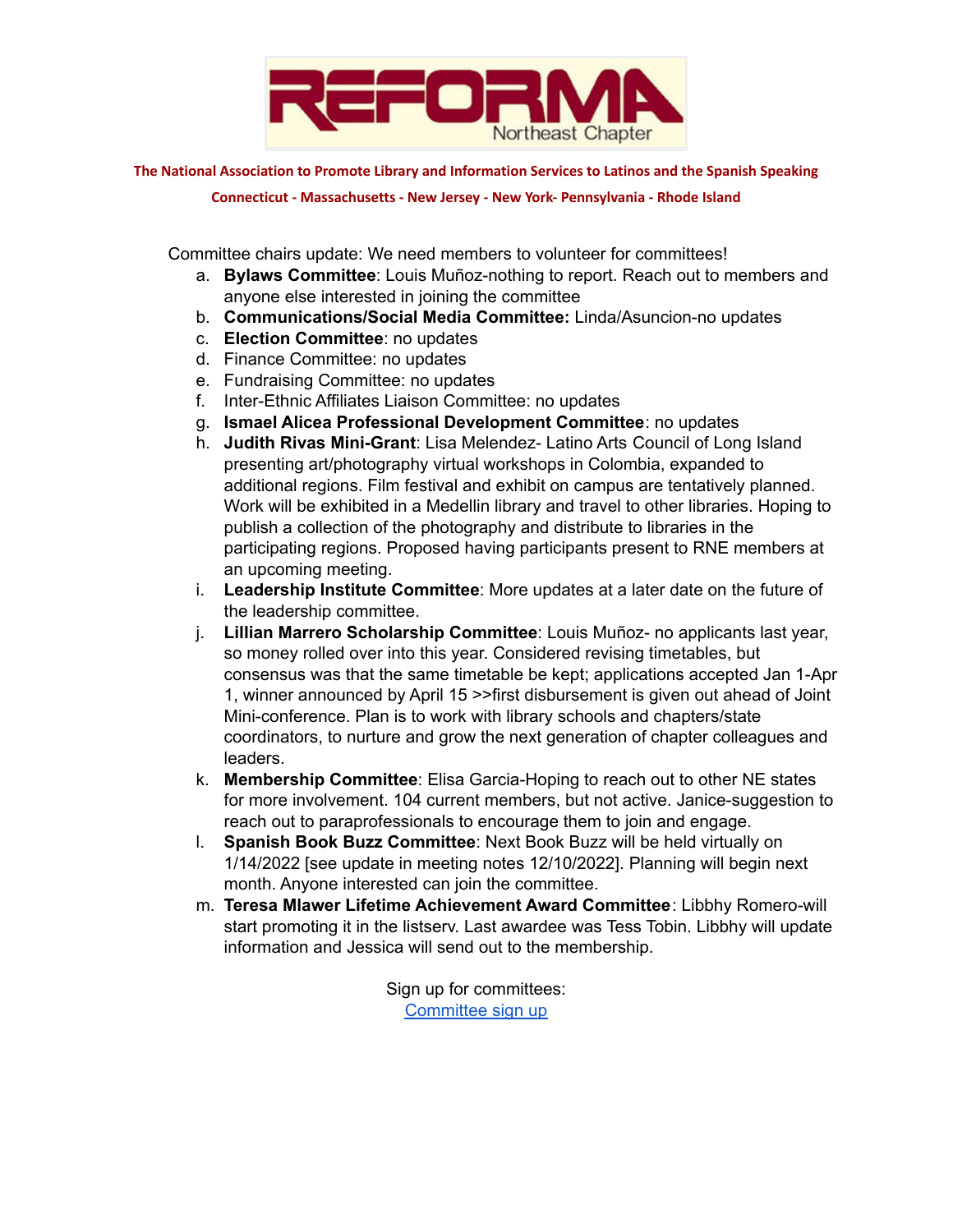

**The National Association to Promote Library and Information Services to Latinos and the Spanish Speaking**

**Connecticut - Massachusetts - New Jersey - New York- Pennsylvania - Rhode Island**

8. New Business

Maria Cotto: Feria del Libro y Artes de [Providence](https://www.provcomlib.org/FeriaProv21) is a virtual, two-week event. Featured a presentation by Naibe Reynoso, author of How to Fold a [Taco:Como](https://www.amazon.com/How-Fold-Taco-Como-Doblar/dp/1736274414?) Doblar Un Taco, will also feature Emma Otheguy, promoting A Sled for [Gabo.](https://www.amazon.com/trineo-para-Gabo-Sled-Spanish/dp/1534445838/ref=sr_1_2?crid=RYBIK6W797KA&dchild=1&keywords=a+sled+for+gabo&qid=1632788108&s=books&sprefix=a+sled+for+%2Cstripbooks%2C151&sr=1-2)

[Rhode](http://www.rilatinoarts.org/LatinoBooksAward.html) Island Latino Book Award. Follow Latino Books Award Rhode Island on social media [\[Facebook](https://www.facebook.com/LatinoBooksMonthRI/), [Twitter\]](https://twitter.com/LatinoBooksRI). Celebrates authors, art, music, poetry.

Cornucopia of Rhode Island: Fall [Mini-Conference](https://www.rilibraries.org/cori) 2021 (part of the RI Library Assoc) will take place Thursday 11/4 virtually. Theme is "Empowering Rhode Island Communities Through History and Service." Working to recruit new members; welcomed 3 new Latinx librarians in Rhode Island, encouraging those on the RI Book Committee to join Reforma.

BCALA Awarded Ida McGhee an [advocacy](https://www.bcala.org/national-conference-of-african-american-librarians-ncaal-xi-awards-and-honors-recipients-named) award.

# **9. Novedades**

Janice Hochstat-Greenberg: encouraged people to volunteer for ALA committees. Lessa Pelayo-Lozada, 2021-22 ALA President-Elect, is beginning to review volunteer applications. Active member of [American](https://americanfolkloresociety.org/) Folklore Society Latinx subgroup [Janice will send links to append]. Hoping to establish a partnership with AFS and ALA. Reach out to Janice with questions: [morjan1027@gmail.com.](mailto:morjan1027@gmail.com)

Linda: BLC is hosting an exhibit, virtual [walking](https://linktr.ee/BronxLibraryCenter) tour. Esmeralda Santiago book discussion https://linktr.ee/BronxLibraryCenter

Evelyn: BLC Podcast will now be bilingual. First library podcast to do it in Spanish, first discussion to be posted soon. Podcast archive [here](https://soundcloud.com/nypl/sets/bronx-library-centers-podcast).

Manny- RNC VII: register at the [REFORMA](https://www.reforma.org/rnc) website. Challenge is that it conflicts with other events. Encourage everyone to register and attend. Manny and Louis are on the steering committee, and you can reach out to them if you have questions.

Website could use a facelift. Manny has ideas for updating the website, including bringing in a consultant. <https://www.reformanortheast.org/>

#### [Committee](https://docs.google.com/spreadsheets/d/15qN5PCqrEzK0O0ISZzzOXszwozL-7M2ZG4o3kdlmhIA/edit#gid=0) sign up

Linda- Recommends the book, The Taste of [Sugar.](https://www.washingtonpost.com/entertainment/books/the-taste-of-sugar-offers-a-thrilling-look-at-puerto-ricos-history-through-the-tale-of-one-couples-struggle-to-survive/2020/06/22/56e26f40-b408-11ea-a510-55bf26485c93_story.html) Suggestion to begin recording membership meetings. Suggestion will be considered, permission is needed from attendees. Discussion will continue.